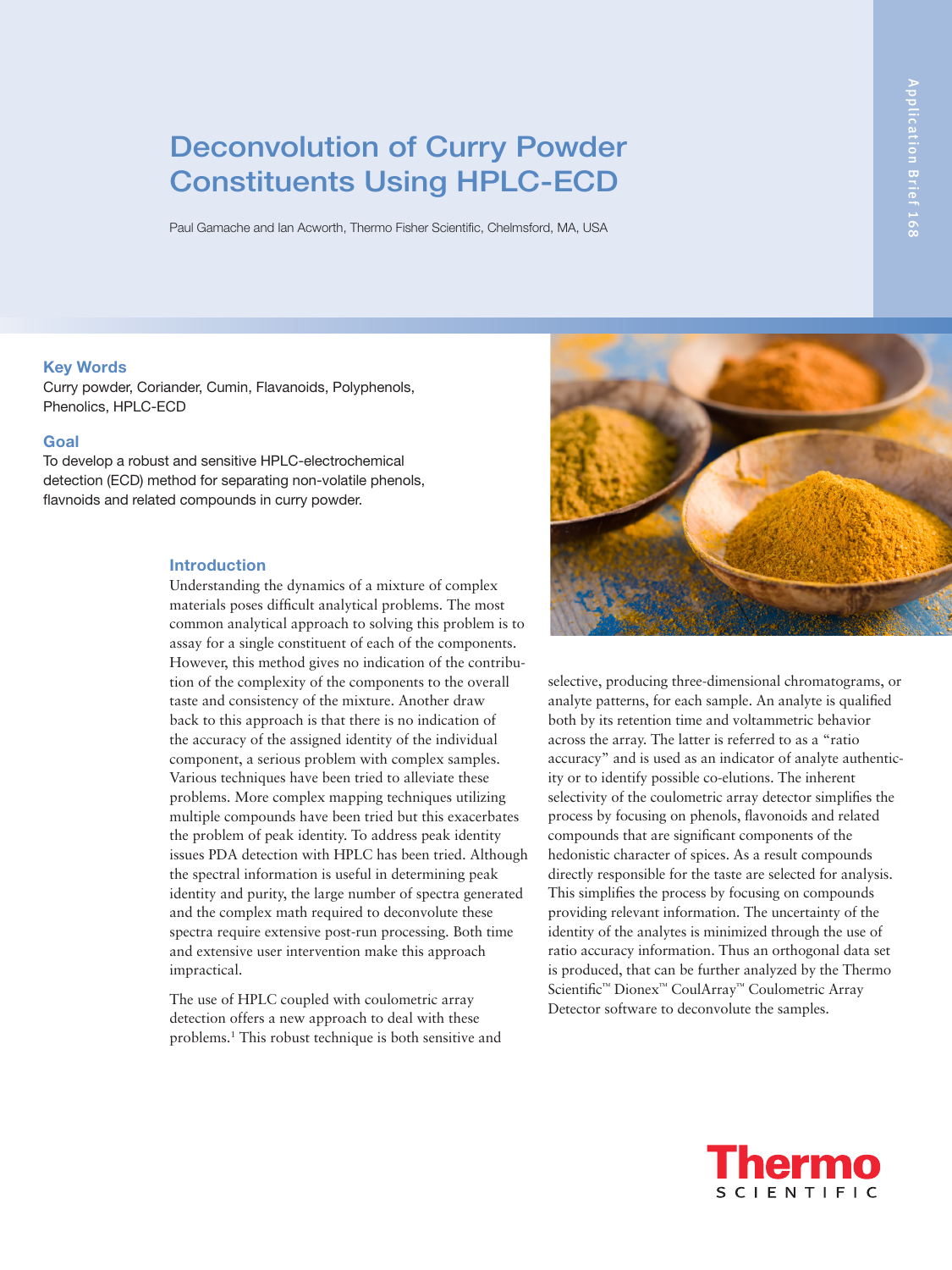#### **Materials and Methods**

The gradient analytical system consisted of two pumps, an autosampler, a thermostatic chamber and a 16-channel CoulArray Coulometric Array detector.

| <b>LC Conditions</b>       |                                                                                                                                            |  |
|----------------------------|--------------------------------------------------------------------------------------------------------------------------------------------|--|
| Column                     | C18, $4.6 \times 150$ mm, 5 µm                                                                                                             |  |
| Mobile Phase A             | 50mM Sodium phosphate: methanol<br>(99:1 v/v) final pH 3.0 with phosphoric acid                                                            |  |
| Mobile Phase B             | 100mM Sodium phosphate: acetonitrile:<br>methanol $(30:60:10 \frac{\nu}{\nu})$ final pH 3.45 with<br>phosphoric acid                       |  |
| <b>Gradient Conditions</b> | 0% B for 5 min followed by a linear increase of<br>phase B to 100% over 40 min. Hold 100%B<br>5 min before returning to initial conditions |  |
| Flow Rate                  | $1.0$ mL/min                                                                                                                               |  |
| Temperature                | 35 °C                                                                                                                                      |  |
| <b>Iniection Volume</b>    | 20 uL                                                                                                                                      |  |



| Detector           | Model 5600A, CoulArray                           |
|--------------------|--------------------------------------------------|
| Applied potentials | $-100$ to $+800$ mV in 60 mV increments (vs. Pd) |

# **Sample Preparation**

Spices were individually sonicated in 50% methanol (1:5 w/v) and then vortexed for 3 min. The slurry was centrifuged at 9000 rpm for 5 min. The supernatant was then passed through a 0.2 µm filter by centrifugation. The filtrate was then diluted 1:10 in 50% methanol prior to analysis.



Figure 1. A - Chromatogram of curry powder mixture extract (10 mA full scale). B - Chromatogram of cumin extract (30 mA full scale). C - Chromatogram of coriander extract (7 mA full scale). D - Comparison of single channel from chromatograms A, B, and C (8 mA full scale). 1 - Peak coming from other constituents of curry powder mixture. 2 - Peak coming from cumin. 3 - Peak coming from coriander. 4 - Peak common to both cumin and coriander.